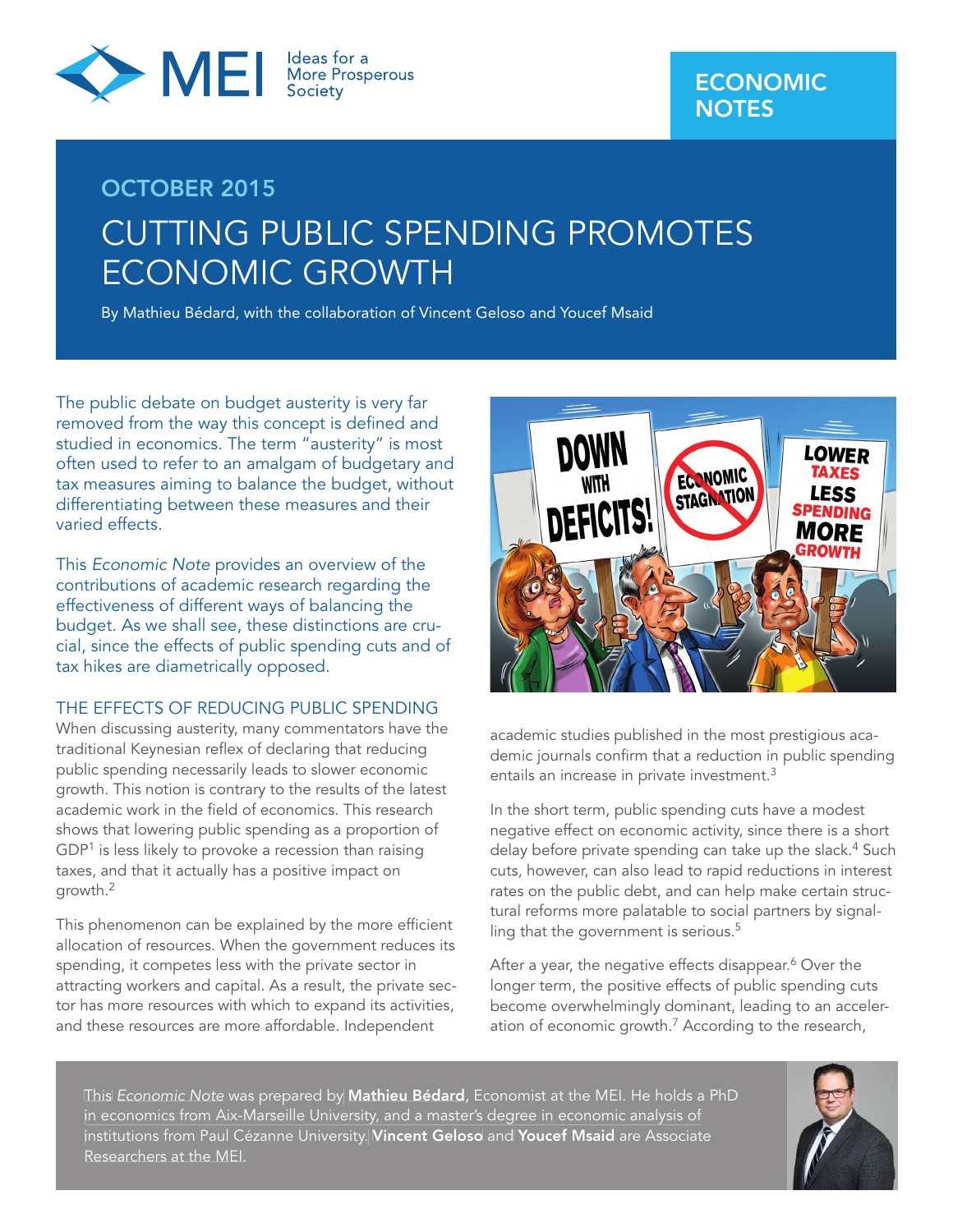these gains are even greater if spending cuts are accompanied by a process of deregulation and a liberalization of the labour market  $8$ 

# THE EFFECTS OF INCREASING TAXES

The response to these arguments most commonly heard and read in the public discourse is that it would be preferable to balance the budget by increasing taxes. And yet, a universal result in economics, found in all introductory textbooks, is that collecting a dollar of income or other taxes, as a general rule, costs society more than a dollar. Raising taxes has the effect of creating distortions in the private sector of the economy, reducing purchasing power and discouraging productive activities. This is called the deadweight loss of taxation, which is to say that above a certain level, increasing taxes entails a loss of economic well-being that is larger than the growth of well-being funded by the government's additional revenues.

Recent studies estimate that every dollar collected costs society from \$1.10 to \$5.00.9 Furthermore, these are costs that

are repeated each fiscal year, and that have a tendency to increase over time.<sup>10</sup> Since tax increases lead to slower economic growth, and can even provoke recessions,<sup>11</sup> they have a tendency to deepen budgetary holes instead of filling them.

**Over the longer term, the positive effects of public spending cuts become overwhelmingly dominant, leading to an acceleration of economic growth.**

The public debate is also silent on the topic of the sustainability of the gains associated with these two different ways of balancing the budget. Yet once again, they are not equivalent. The research shows that spending cuts allow governments to maintain budgetary balance longer than tax hikes.<sup>12</sup>

These results are at the cutting edge of economic research, and are confirmed as much by economists who are more in favour of government intervention as by others who

#### Figure 1

# **Comparison of countries according to budgetary policies, 2009-2013**



**Sources:** See Table A-1 in the Technical Annex available on the MEI website.

\* Canada, Estonia, South Korea, and Luxembourg. \*\* Australia, Austria, Czech Republic, Germany, Hungary, Iceland, Ireland, Israel, Italy, Netherlands, New Zealand, Poland, Portugal, Slovakia, Spain, United Kingdom, and United States.

\*\*\* Belgium, Denmark, Finland, France, Japan, Mexico, and Slovenia.

advocate greater reliance on market mechanisms. The current debate in economics is no longer about the existence of these effects, but only about their magnitude.<sup>13</sup>

## THE EXPERIENCES OF OECD COUNTRIES

Since the 2008-2009 recession, the majority of OECD countries have reduced their deficits relative to GDP. On average, this ratio fell by 2.8 percentage points over 4 years, going from 6.2% of GDP in 2009 to 3.4% in 2013.<sup>14</sup> Taken globally, the reduction of deficits in these countries is equally attributable to spending cuts and to increased revenues. However, the paths chosen by the governments of these countries to reduce their deficits vary considerably. Three combinations of measures are possible:

- 1. reduce both spending and revenues;
- 2. reduce spending while increasing revenues; and
- 3. increase both spending and revenues.<sup>15</sup>

These varied experiences allow us to distinguish the effects, in terms of economic growth, of reductions or increases in spending and taxes (see Figure 1).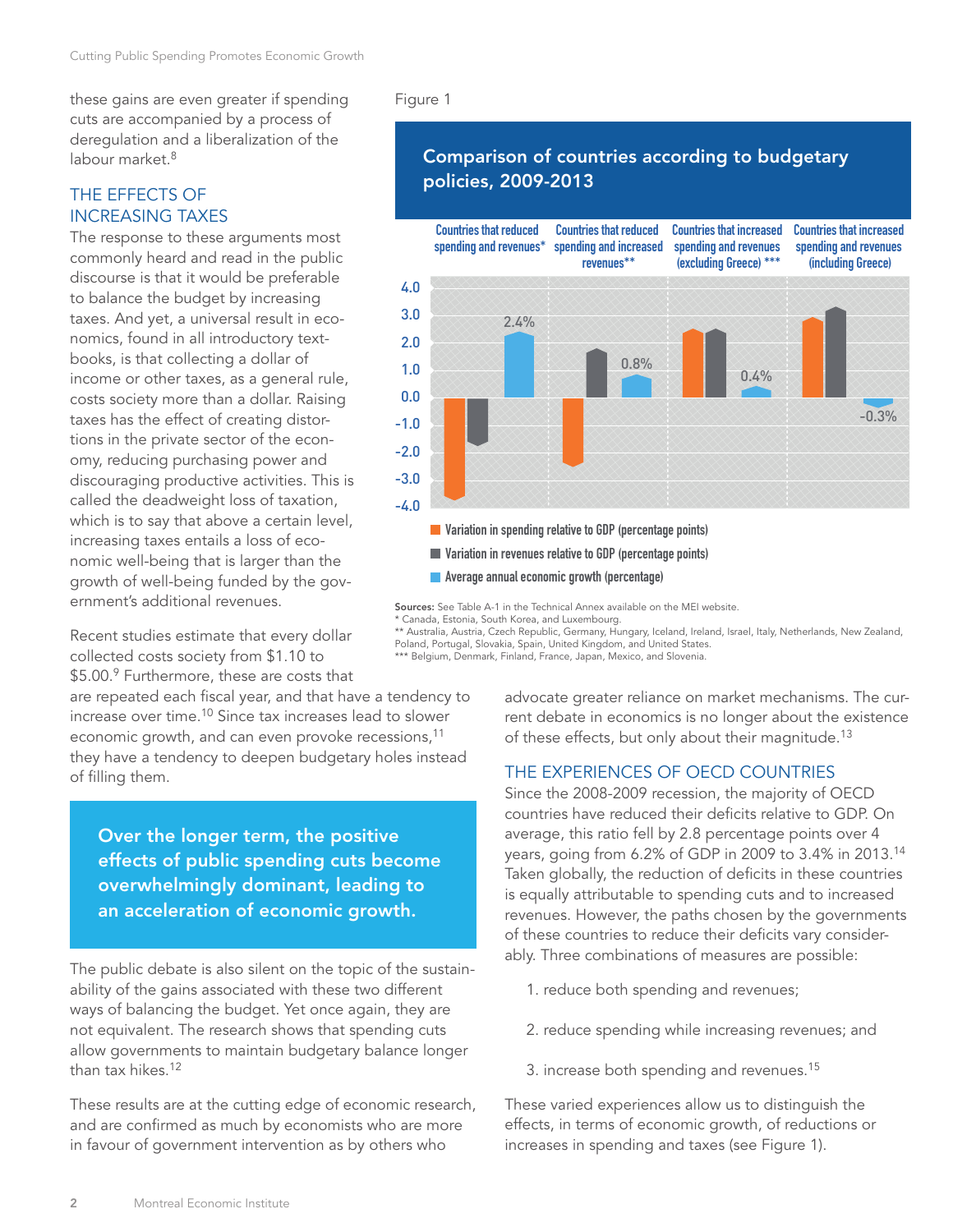Canada, South Korea, Estonia, and Luxembourg served as models by reducing both their spending and their revenues (the former more than the latter, which allowed them to reduce their average deficit relative to GDP). The combination of two measures with positive effects allowed them to achieve an enviable average annual growth rate of 2.4%.

Public spending at all levels of government in Canada relative to GDP fell by 3 percentage points during this period, reaching 40.7% in 2013. Revenues fell by 1.2 percentage points, to reach 38% of GDP. The Canadian economy quickly achieved growth that was more than double the average of the countries studied.

At the other extreme, some countries decided instead to increase both their spending and their tax burdens. This group of countries includes, among others, Greece. The total reduction of the Greek deficit between 2009 and 2013 is due to a 9 percentage point increase in government revenues relative to GDP, while spending relative to GDP increased by 6 percentage points. France, to a lesser extent, opted for a similar solution by increasing its spending and its taxes. This group of countries experienced average annual growth of just 0.4% (and by including the extreme case of Greece, we even observe an economic contraction averaging 0.3% annually). The efforts of countries that increased their revenues and their spending were in many cases counterproductive, since their average deficits relative to GDP did not in the end decrease during the period of budgetary rigour.

Halfway between these two extremes, certain countries adopted one good and one bad measure, which is to say that between 2009 and 2013, they reduced their spending while increasing their revenues. Their average annual growth of 0.8% is also in between the growth experienced by the other two groups.

Another way of measuring the effects of the different budgetary and tax measures is to analyze the case of countries whose governments concentrated 75% of their efforts on balancing the budget with spending cuts, and those that concentrated 75% of their efforts on increasing

**Canada, South Korea, Estonia, and Luxembourg served as models by reducing both their spending and their revenues.**

Table 1

# **Comparison of the effects of budgetary policies, 2009-2013**

|     | <b>Deficit</b><br>relative to<br>GDP in<br>2009 | Variation<br>in the<br>deficit<br>relative to<br>GDP (per-<br>centage<br>points) | Variation<br>in spend-<br>ing rela-<br>tive to<br>GDP (per-<br>centage<br>points) | Variation<br>in rev-<br>enues<br>relative to<br>GDP (per-<br>centage<br>points) | Average<br>annual<br>economic<br>growth |
|-----|-------------------------------------------------|----------------------------------------------------------------------------------|-----------------------------------------------------------------------------------|---------------------------------------------------------------------------------|-----------------------------------------|
|     | 4.5%                                            | $-1.8$                                                                           | $\downarrow$ 3.0                                                                  | $\perp$ 1.2                                                                     | 1.8%                                    |
| ofo | 0.8%                                            | $-0.3$                                                                           | $\bigcap_{0.6}$                                                                   | $\bigcap_{0.8}$                                                                 | 1.3%                                    |
|     | 6.2%                                            | $-2.8$                                                                           | $\perp$ 1.1                                                                       | 1.6                                                                             | 0.7%                                    |

**Sources:** See Table A-1 in the Technical Annex available on the MEI website. **Note:** Canada numbers include all levels of government. OECD numbers exclude Norway and Switzerland because they had budget surpluses at the beginning of this period, and Chile and Turkey due to the unavailability of certain data. Economic growth is expressed in real terms.

revenues. The first group averaged annual growth of 1.3%, whereas the economies of the second group instead experienced contractions of 0.4% per year.<sup>16</sup>

These experiences provide a good illustration of the conclusions of the recent work in economics, and run counter to the explanations put forth by those who oppose measures to reduce public spending and who propose increasing the tax burden in order to balance the budget.

# WHAT ABOUT AUSTERITY IN QUEBEC?

The province of Quebec experienced a very modest adjustment compared to other OECD economies over this same period. In 2013, the Quebec deficit relative to GDP had decreased by 0.3 percentage points since 2009, versus an average of 2.8 in the OECD. Table 1 summarizes the effects of these efforts to return to budgetary balance.

One of the reasons for the modest level of this adjustment is that Quebec did not experience any spectacular increase in its deficit during the 2008-2009 crisis, contrary to the majority of industrialized countries. In 2009, Quebec registered a deficit of 0.8% of GDP, versus an average of 6.2% in OECD countries that ran deficits, and versus 15.3% in Greece.